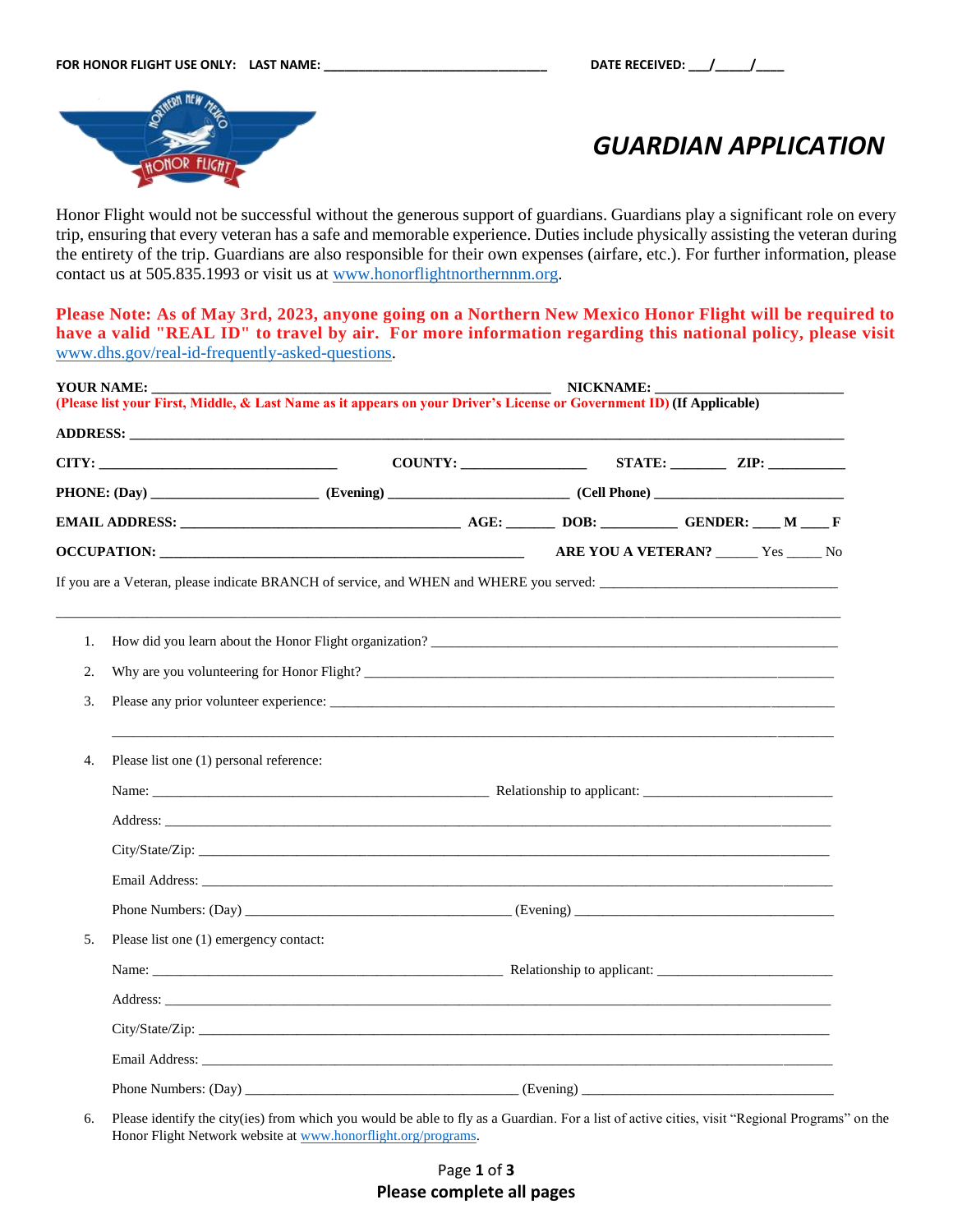| If yes, please name the veteran: (Please note that a completed veteran application must be submitted separately)<br>10. Please identify any physical disabilities, restrictions and/or medical conditions that would limit your ability to fulfill the duties of a |
|--------------------------------------------------------------------------------------------------------------------------------------------------------------------------------------------------------------------------------------------------------------------|
|                                                                                                                                                                                                                                                                    |
|                                                                                                                                                                                                                                                                    |
|                                                                                                                                                                                                                                                                    |
|                                                                                                                                                                                                                                                                    |
| ,我们也不能在这里的时候,我们也不能在这里的时候,我们也不能会在这里,我们也不能会不能会不能会不能会不能会不能会。""我们,我们也不能会不能会不能会不能会不能会<br>11. Please list any medications being taken and how often.                                                                                                                     |
|                                                                                                                                                                                                                                                                    |
|                                                                                                                                                                                                                                                                    |
|                                                                                                                                                                                                                                                                    |

- 1. As photographic and video equipment are frequently used to memorialize and document Honor Flight trips and events, his/her image may appear in a public forum, such as the media or website, to acknowledge, promote or advance the work of the Honor Flight program. I hereby release the photographer and Honor Flight from all claims and liability relating to said photographs or video clips. I hereby give permission for my images captured during Honor Flight activities through video, photo, or other media, to be used solely for the purposes of Honor Flight promotional material and publications and waive any rights or compensation or ownership thereto.
- 2. I further state that medical insurance is the responsibility of the veteran, and I understand that neither Honor Flight nor the provider of free private aircraft ("Flight Provider") provides medical care. I understand that I accept all risks associated with travel and other Honor Flight Network activities and will not hold Honor Flight, the Flight Provider, or any person appearing or quoted in any advertisement or public service announcement for or on behalf of Honor Flight responsible for any injuries incurred by me while participating in the Honor Flight program.

\_\_\_\_\_\_\_\_\_\_\_\_\_\_\_\_\_\_\_\_\_\_\_\_\_\_\_\_\_\_\_\_\_\_\_\_\_\_\_\_\_\_\_\_\_\_ \_\_\_\_\_\_\_\_\_\_\_\_\_\_\_\_\_\_\_\_\_\_\_\_\_\_\_\_\_\_\_\_\_\_

\_\_\_\_\_\_\_\_\_\_\_\_\_\_\_\_\_\_\_\_\_\_\_\_\_\_\_\_\_\_\_\_\_\_\_\_\_\_\_\_\_\_\_\_\_\_ \_\_\_\_\_\_\_\_\_\_\_\_\_\_\_\_\_\_\_\_\_\_\_\_\_\_\_\_\_\_\_\_\_\_

Signature of Applicant Date

\*If applicant is under 18, a parent/guardian must also sign and date below.

Parent/Guardian of Applicant Date

(Applications submitted by email or completed by another person are still required to be signed by the veteran listed on the application prior to the actual flight date.)

## **PLEASE SUBMIT THIS TO:**

Honor Flight of Northern New Mexico ATTN: Guardian Application P.O. Box 14103 Albuquerque, NM 87191

**FAX TO:** 505-835-1993 **EMAIL TO:** [INFO@HFNNM.ORG](mailto:INFO@HFNNM.ORG)

**Honor Flight of Northern New Mexico Conditions & Liability Form**

## **Please read, sign, and return a copy with your application**

Page **2** of **3 Please complete all pages**